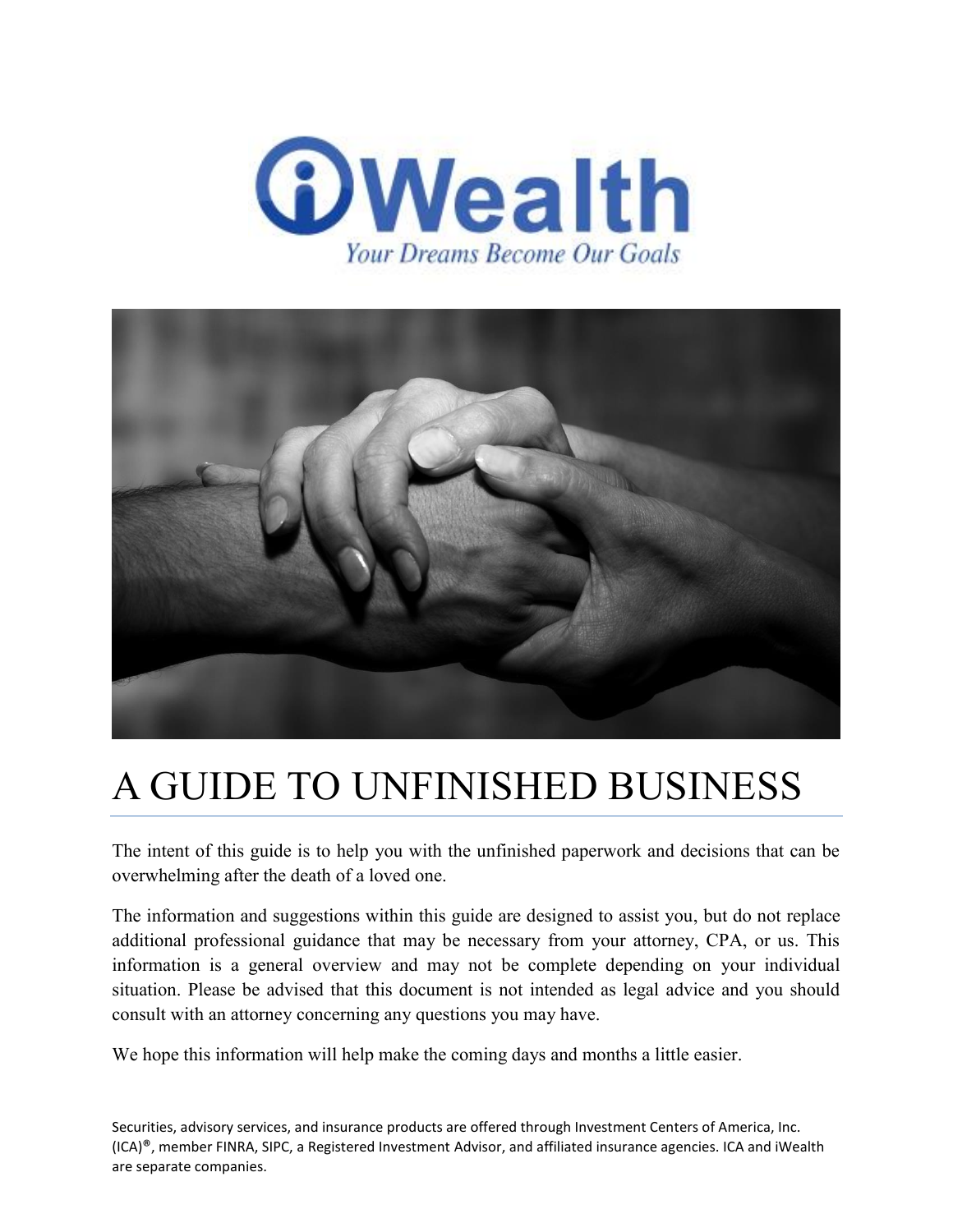# **IMMEDIATELY:**

\_\_\_\_ Handle all arrangements for final disposition.

*There are two types of Certified Copies of Death Certificates that are issued:*

## **WITH CAUSE OF DEATH SHOWING**- (normally require the cause listed)

- Life Insurance
- Employee Benefits: pension, annuities,  $401K$ 's
- Auto Insurance (*only if this was cause of death*)
- Personal Records: a copy for the family

# **WITHOUT CAUSE OF DEATH SHOWING**- (normally do not require the cause listed)

- Social Security (if spouse or minor child is to claim death benefit)
- Veteran Administration (if eligible for death benefits) [www.va.gov](http://www.va.gov/)
- Title Transfers (real estate, titles of vehicles, boats, etc)\*
- Banking (checking, money market, safe deposit, credit cards)\*
- Financial Advisors
- Income Tax (will not accept with the cause of death listed)
- Probate Courts (will not accept with the cause of death listed)
- Homestead Exemption (will not accept with the cause of death listed)\*
- Utility Companies (water, electric, cable, phone, etc)
- Cell Phone Account

Locate the Will. You may need to contact the personal representative (if applicable) and/or an attorney. A valid Will must be filed with the probate court (in the county of residence) within ten days of the date of death. Filing can be done in person or by mail.

**Pay bills**. Pay bills that may be delinquent or due within a few days, such as utility bills, secured loans and car payments. A refund may be due on loan payments if there is insurance coverage on the unpaid balance.

\*The Bank, DMV and Homestead will make a copy of the Death Certificate.\*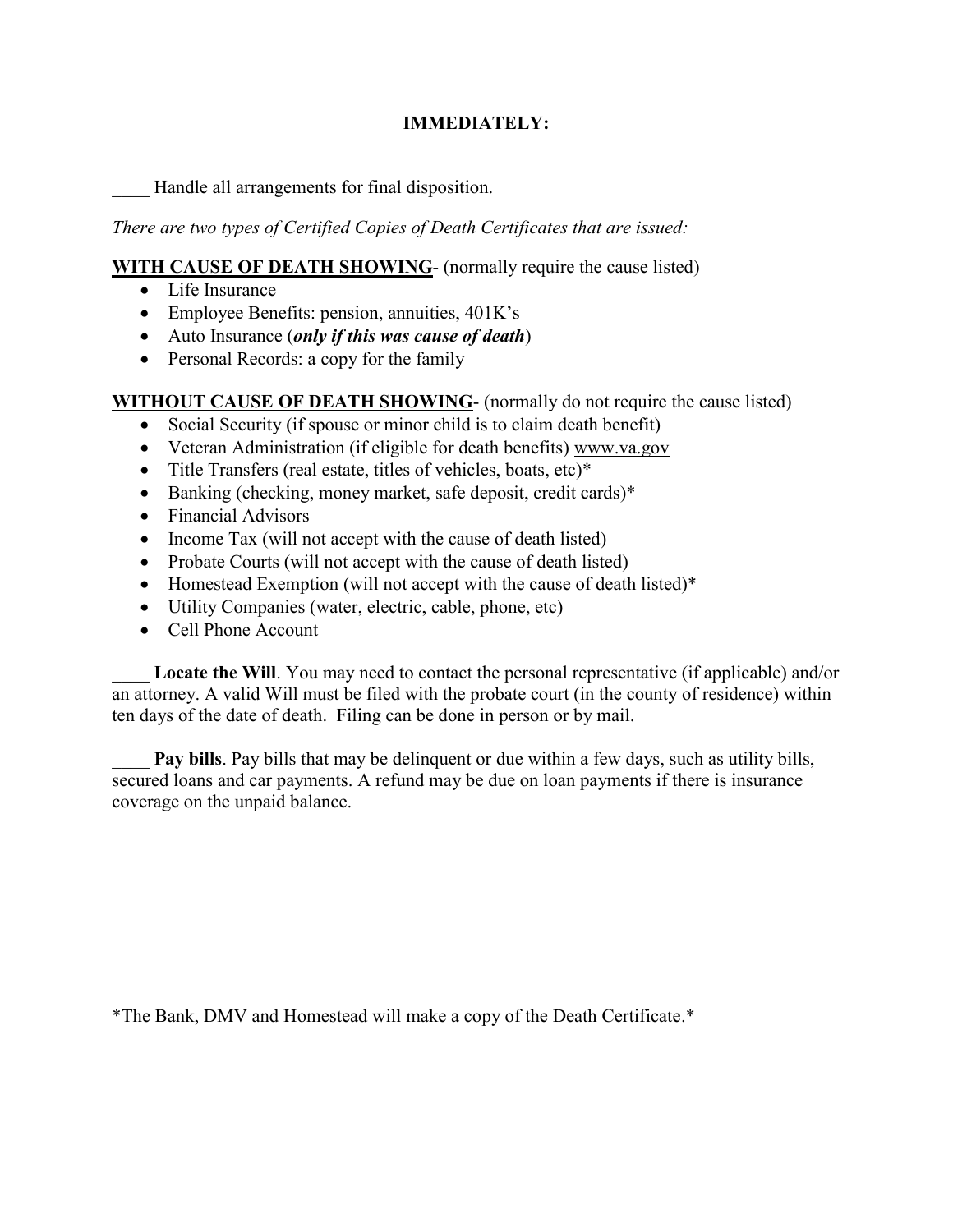#### **WITHIN 30 DAYS:**

**Keep a phone log of business conversations.** This will help in remembering who you talked with and what the outcome was. The log should include: the date, the person's name and a brief summary of the conversation.

**Prepare and send acknowledgment cards.** For flowers, memorial donations, food or spiritual remembrances.

Notify insurance companies or insurance agent. Request and file appropriate forms for: life, health, medical, supplemental, prescription drug plans, disability, travel and accident, homeowner's, automobile, etc. **(Please note that you may also consider changing the beneficiaries on your policies at this time.)**

### \_\_\_\_ **Notify any Retirement Benefits.**

Social Security. Notify the Social Security Administration of the death after the arrangements are made. If checks are a direct deposit, notify the bank of the death. Social Security is paid in arrears – the check you get for this month is for last month. A \$255.00 death benefit is payable to a surviving spouse or a minor child only. Other follow up may be necessary to change or apply for benefits. The toll free number is 1-800-772-1213. \*Best times to call are 5PM or 7AM EST.

#### \_\_\_\_ **Notify sources of any other Pension Benefits.**

- Previous employers' worker compensation
- Veterans Affairs Minnesota Veterans Affairs (651) 296-2562 or visit: mn.gov/mdva/ Central Office:  $20 W 12^{th}$  St. Room 206, St. Paul, MN 55155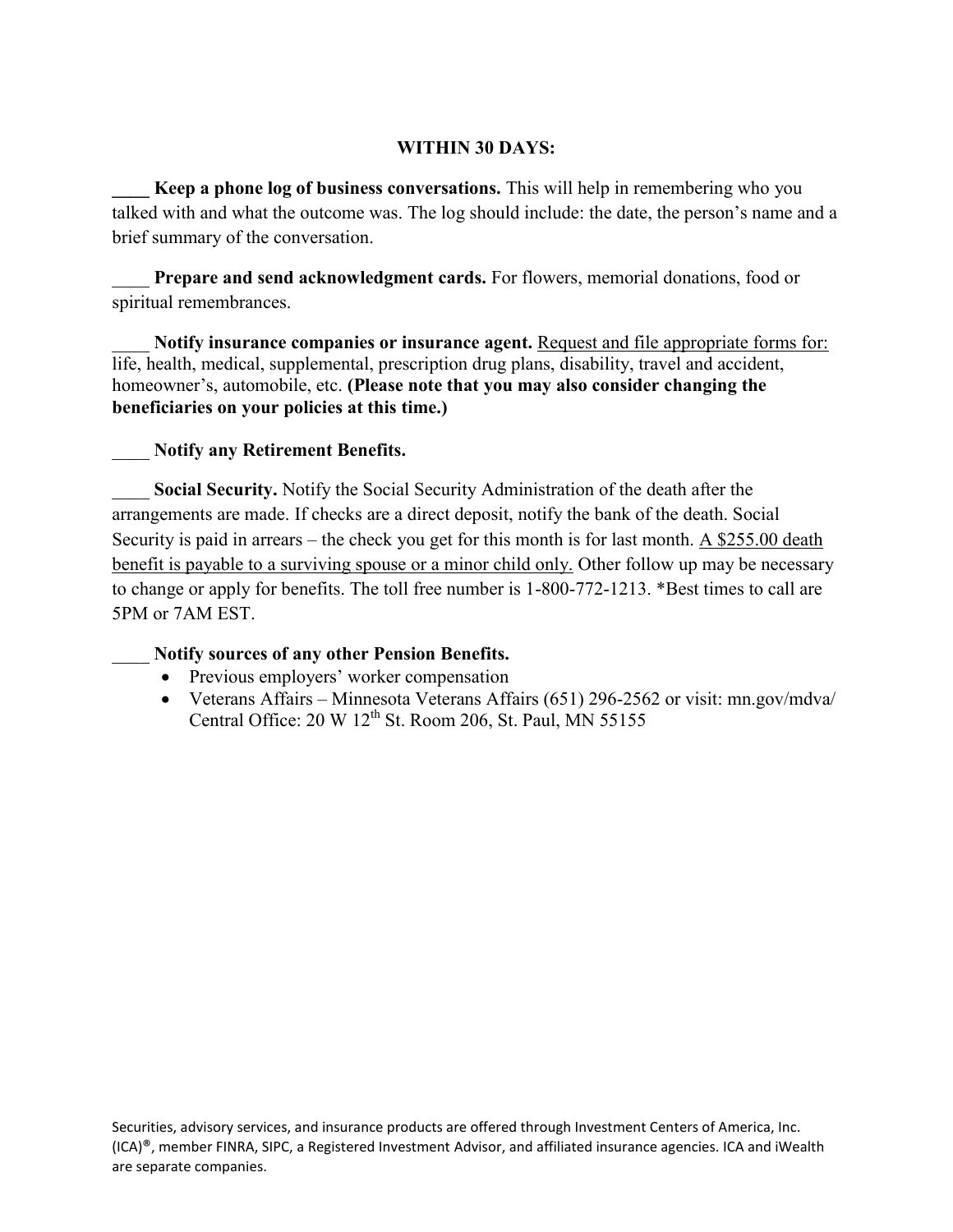# **WITHIN 60 TO 90 DAYS:**

**Meet with your financial advisor(s) and/or investment specialists to change ownership,** beneficiary designations and tax identification number on accounts.

Notify your bank(s) to change ownership and tax identification number, if necessary. Remember to leave one joint checking account open for **at least one year** to handle any payments or checks that may be payable to the deceased.

- Savings, checking, money market and CD accounts should be reviewed.
- Inquire about mortgage loans, installment loans and credit card accounts. Each lending institution may have a different policy with regard to changes due to death. Also check these accounts for any possible credit life insurance policy that may exist which would pay off the unpaid balance.
- Review who the authorized parties are on safe deposit boxes and make appropriate changes.
- Cancel any direct deposits, if necessary.
- Change IRA accounts if necessary (title, beneficiaries, etc.)

# \_\_\_\_ **Notify all other credit card companies:**

- Look at your monthly statement. The  $1<sup>st</sup>$  name on the statement is the person who has the credit. The  $2<sup>nd</sup>$  name on the statement is an authorized user of the  $1<sup>st</sup>$  person's credit. If you call and tell them the person passed away, there is a good chance they will cancel the account and NOT give the credit to the 2nd person.
- Inquire about credit life insurance coverage on unpaid balances.
- Cancel all individually held cards of the deceased or transfer the account to the survivor, if possible.
- Inquire as to their procedure for jointly held accounts.

# \_\_\_\_ **Real estate holdings held jointly**:

- Record death certificate (without cause of death) and a MN Affidavit of No Estate Tax Due at the courthouse of the county of residence. (The MN Affidavit of No Estate Tax Due, if applicable, is issued by the MN Department of Revenue in response to the filing of the preliminary notice and report.)
- File for Widowed Person's Homestead Exemption. (Filed with the County Tax Assessors office.)
- Transfer automobile registration. The procedure may vary depending on the existing registration. Usually a death certificate is required.